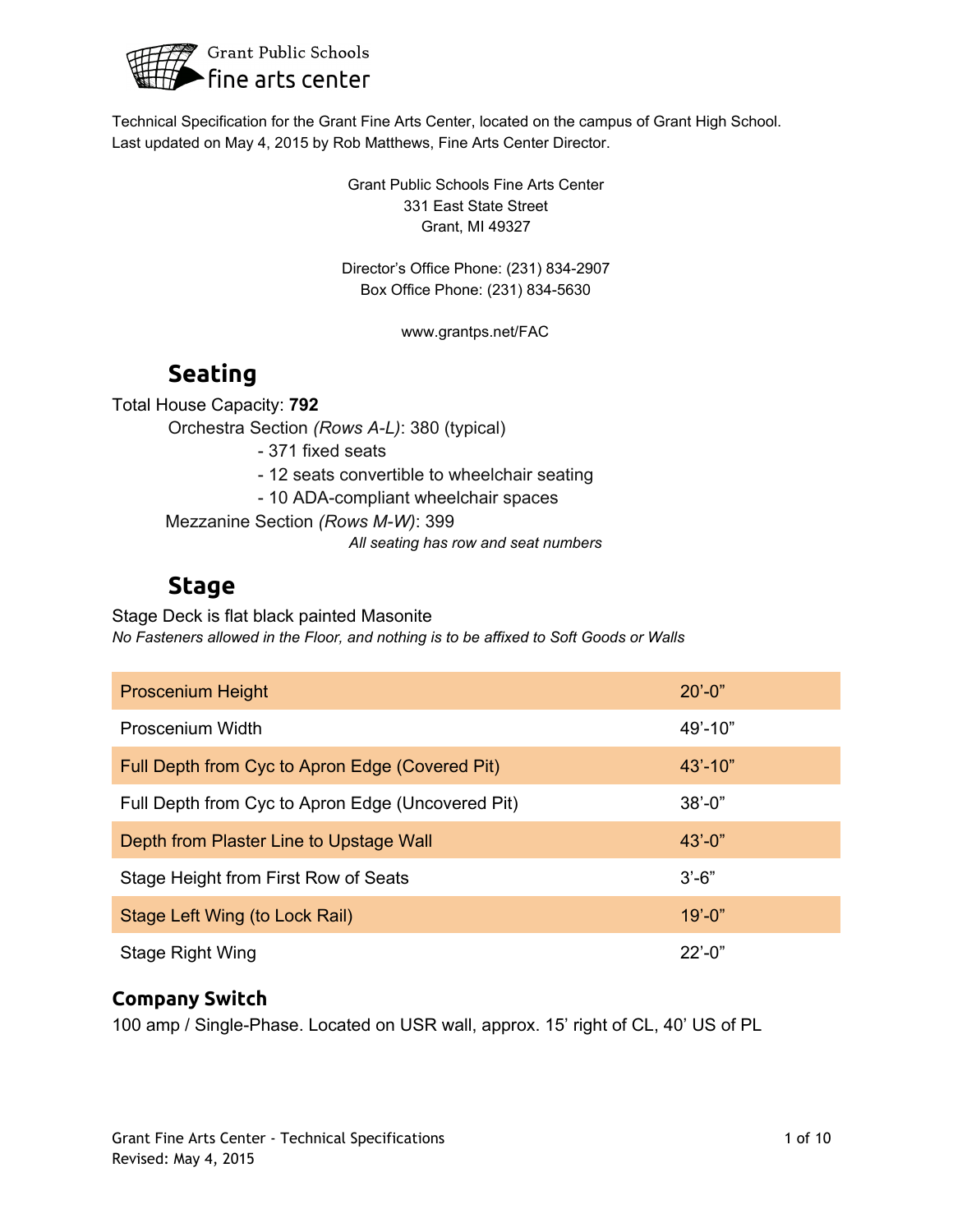

### **Loading**

Scenic Shop Overhead Door: 9'-00" high by 12'-00" wide, with dock-height installed scissor lift Stage-Level Scenic Shop to Stage Right Wing via 10'-00" wide by 22'-00" high overhead door

### **Orchestra Shell**

Complete moveable SECOA Orchestra Shell System 9 Towers: 10'6" wide by 22'0" tall 3 lighted Ceiling Panels permanently affixed to linesets 8, 19, and 29

### **Orchestra Pit**

Pit is normally covered, has acoustic wall panels, and is accessible by stairs from the house. Indirect access from backstage can be achieved through the House by using the house left stage caliper entry door.

| <b>Pit Width</b>       | $32^{\circ} - 0^{\circ}$ |
|------------------------|--------------------------|
| Depth (At Centerline)  | $12" - 0"$               |
| <b>Interior Height</b> | $7'$ -0"                 |

# **Rigging**

Single Purchase System - Installed by SECOA. No Grid. Lock Rail is located on Stage Left *Last Inspection: March 23, 2015 by Christopher Harris Sapsis Rigging, Inc. Report available upon request.*

| <b>Number of Linesets</b>           | 32                 |
|-------------------------------------|--------------------|
| <b>Typical Batten Length</b>        | $72^{\degree}$ -4" |
| <b>Typical Batten Diameter</b>      | $0' - 1.5"$        |
| <b>Typical Capacity per Lineset</b> | 1,502 lbs.         |
| Lift Lines per Batten               | 8                  |
| <b>High Trim</b>                    | $44' - 0''$        |
| Low Trim                            | $0' - 4"$          |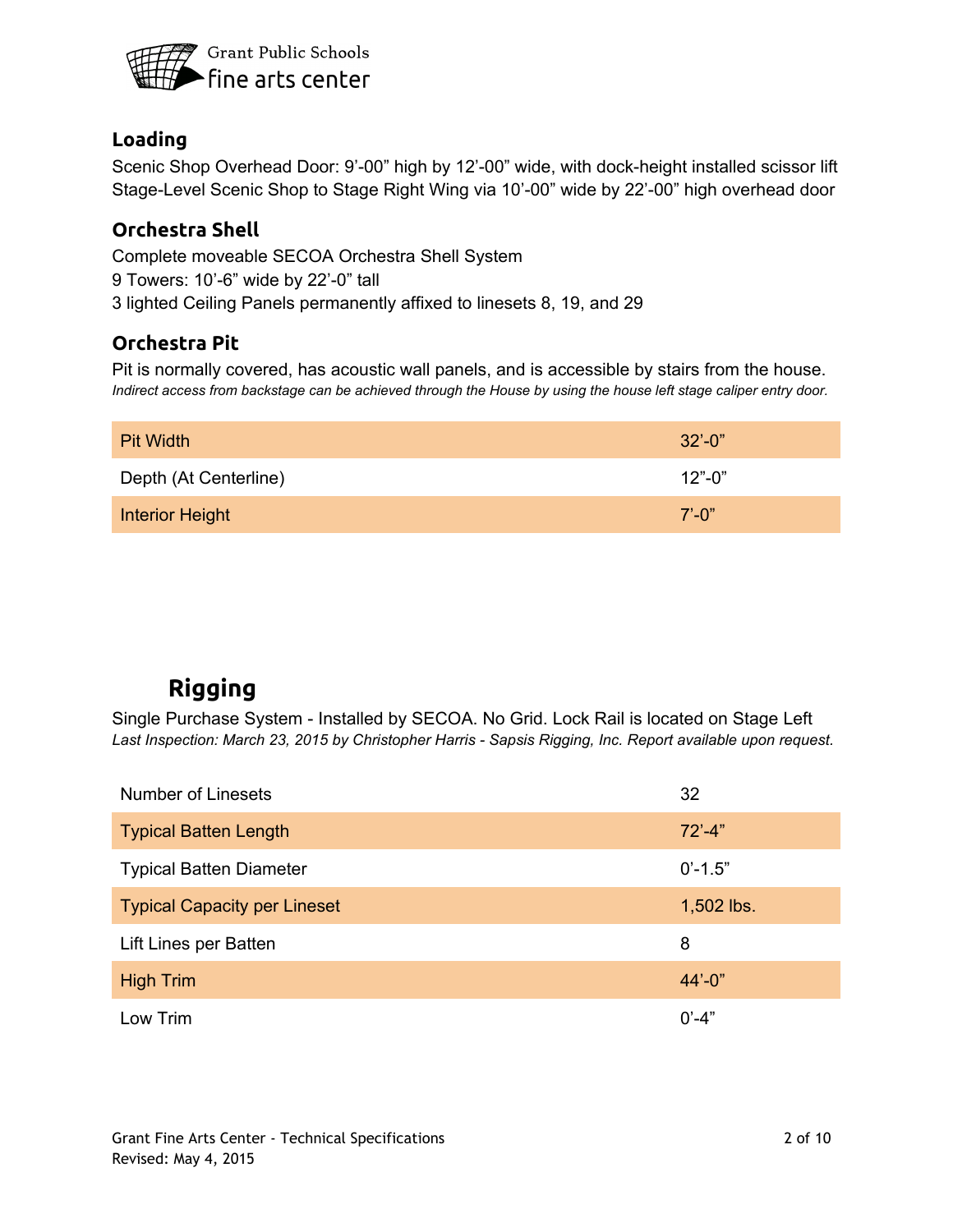

## **Lineset Schedule**

| <b>Lineset</b>  | <b>Use</b>                          | <b>Distance from Plaster Line</b> |
|-----------------|-------------------------------------|-----------------------------------|
| PS <sup>*</sup> | 20'-0" x 20'-0" Projector Screen    |                                   |
| $\mathbf 1$     | <b>Grand Vallance</b>               | $0' - 05"$                        |
| $2^*$           | Grand Traveler / Guillotine Curtain | $1' - 01"$                        |
| $3^*$           | First Electric (Circuits 114-155)   | $2' - 05"$                        |
| 4               | Scenery (open lineset)              | $3' - 09"$                        |
| $\overline{5}$  | Border #1                           | $4' - 05"$                        |
| 6               | Leg $#1$                            | $5' - 01"$                        |
| $\overline{7}$  | Scenery (open lineset)              | $5' - 08"$                        |
| $8*$            | Orchestra Shell Ceiling #1          | $7' - 01"$                        |
| 9               | Border #2                           | $8' - 05"$                        |
| 10              | Leg $#2$                            | $9' - 01"$                        |
| $11*$           | Second Electric (Circuits 156-197)  | $10' - 05"$                       |
| 12              | Scenery (open lineset)              | $11' - 09"$                       |
| 13              | Scenery (open lineset)              | $12' - 05"$                       |
| 14              | Border #3                           | $13' - 01"$                       |
| $15*$           | Mid-Stage Traveler                  | $13' - 09"$                       |
| 16              | Scenery (open lineset)              | $14' - 05"$                       |
| 17              | Scenery (open lineset)              | $15' - 00"$                       |
| 18              | Scenery (open lineset)              | $15' - 09"$                       |
| $19*$           | <b>Orchestra Shell Ceiling #2</b>   | 17'-09"                           |
| 20              | Border #4                           | $19' - 01"$                       |
| 21              | Leg $#3$                            | 19'-09"                           |

*\* Indicates Unclearable Lineset*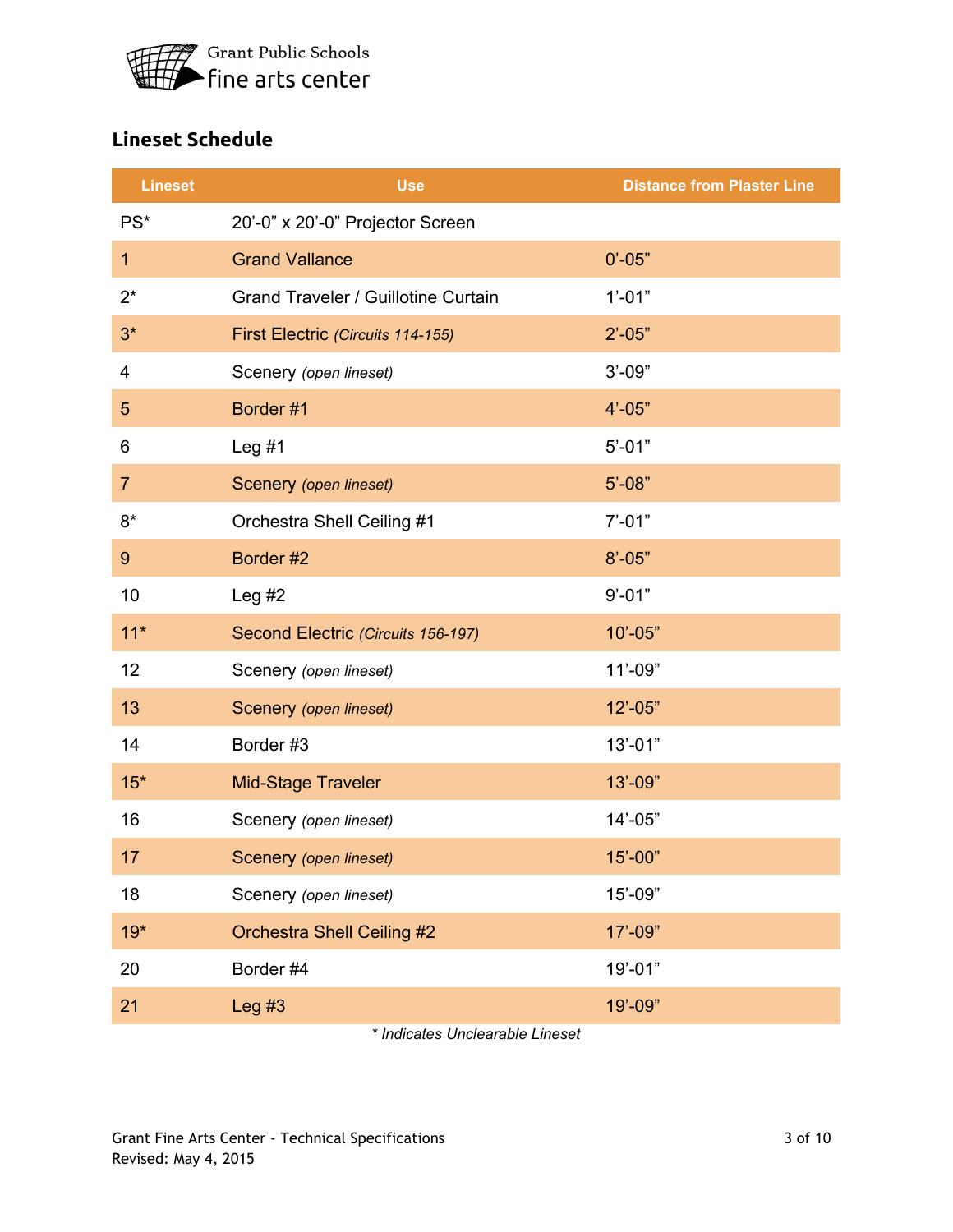

## **Lineset Schedule - Continued**

| <b>Lineset</b> | <b>Use</b>                                   | <b>Distance from Plaster Line</b> |
|----------------|----------------------------------------------|-----------------------------------|
| $22*$          | Third Electric (Circuits 198-239)            | $21' - 01"$                       |
| 23             | Scenery (open lineset)                       | $22' - 05"$                       |
| 24             | Scenery (open lineset)                       | $23' - 01"$                       |
| 25             | Scenery (open lineset)                       | $23' - 09"$                       |
| 26             | Border #5                                    | $24' - 05"$                       |
| 27             | Leg $#4$                                     | $25' - 01"$                       |
| $28*$          | Fourth Electric (Circuits 240-281)           | $26' - 05"$                       |
| $29*$          | Orchestra Shell Ceiling #3                   | $27' - 01"$                       |
| $30*$          | <b>Upstage Traveler</b>                      | 29'-09"                           |
| 31             | <b>Scenery - Scrim</b>                       | $30' - 06"$                       |
| 32             | Cyclorama<br>* Indiactos Unalcorable Lincoct | $31' - 01"$                       |

*\* Indicates Unclearable Lineset*

## **Soft Goods**

| <b>Name</b>                 | <b>Description</b>                       | <b>Dimensions</b>             |
|-----------------------------|------------------------------------------|-------------------------------|
| <b>Grand Valance</b>        | 50% Fullness - 25 oz. Velour - Dark Blue | $57'$ -6" (2) x 10'-0"        |
| <b>Grand Traveler</b>       | 50% Fullness - 25 oz. Velour - Dark Blue | $37'$ -6" (2) x 23'-6"        |
| Borders (Qty: 6)            | 50% Fullness - 25 oz. Velour - Black     | $71'$ -6" x 8'-0"             |
| Legs (Qty: 4 Sets, 8 total) | 50% Fullness - 25 oz. Velour - Black     | $10' - 10'' \times 23' - 6''$ |
| Mid-Stage Traveler          | 50% Fullness - 25 oz. Velour - Black     | $37' - 3''$ (2) x 23'-6"      |
| <b>Upstage Traveler</b>     | 50% Fullness - 25 oz. Velour - Black     | $37' - 3''$ (2) x 23'-6"      |
| Cyclorama                   | 0% Fullness - Seamless Muslin - Natural  | 72' 4" x 23'-6"               |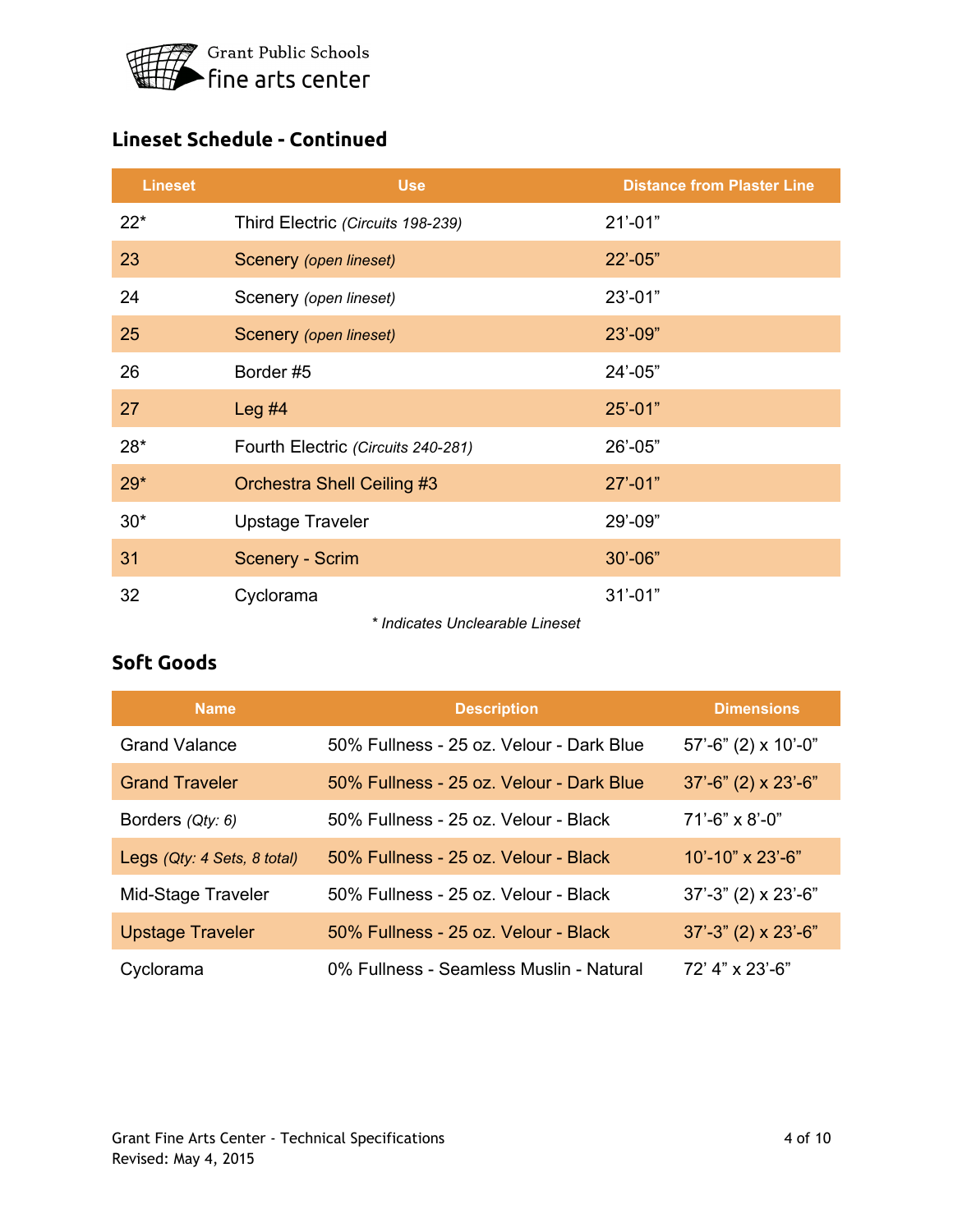

## **Support Facilities & Equipment**

Yamaha 7'6" Concert Grand Piano (Mainstage) Yamaha 6'0" Baby Grand Piano (Lobby - moveable to Mainstage) Yamaha Clavinova (Orchestra Pit) Yamaha Studio Piano (Green Room) StageRight Choral Risers - 8 Sections, Three-Steps with Back Railing Manhassett Music Stands - 60 Wenger Musicians Chairs (Black) - 100 Music Stand Lights - 15 Pit Light Snakes -  $2 \text{ } \textcircled{a}$  22' ea. DaLite Concord 32" Lectern - 1  $6'$  Tables -  $5$ 

### **Dressing & Makeup Rooms**

#### **Dressing Room A**

24'00" x 11'00" featuring attached costume storage racks, 18 lighted makeup stations, intercom speaker, on-stage program audio monitor, and an attached, single-stall restroom with shower.

#### **Dressing Room B**

24'00" x 10'06" featuring attached costume storage racks, 17 lighted makeup stations, intercom speaker, on-stage program audio monitor, and an attached, single-stall restroom with shower.

#### **Hair & Makeup Studio**

Dressing Rooms A and B are connected via a shared individual hair & makeup studio complete with a salon chair and sink set.

#### **Green Room**

37'00" x 30'10" featuring a Yamaha Studio Piano, intercom speaker station with telephone handset, on-stage program audio monitor, live CCTV stage feed, clothes washing machine, dryer, and dishwasher.

Due to the educational nature of our facility - the Green Room may not be available during school hours.

#### **Scenic Shop**

30'-00" x 28'-06", featuring a dock height scissor lift for easy ground-level loading and unloading through a 9'-00" high by 12'-00" wide overhead door. Shop features an assortment of basic power and hand tools, mezzanine prop storage and painting booth, and stock scenery storage on the floor level. After storage, a 14'-06" x 28'-06" space is available for showspecific storage and loading space.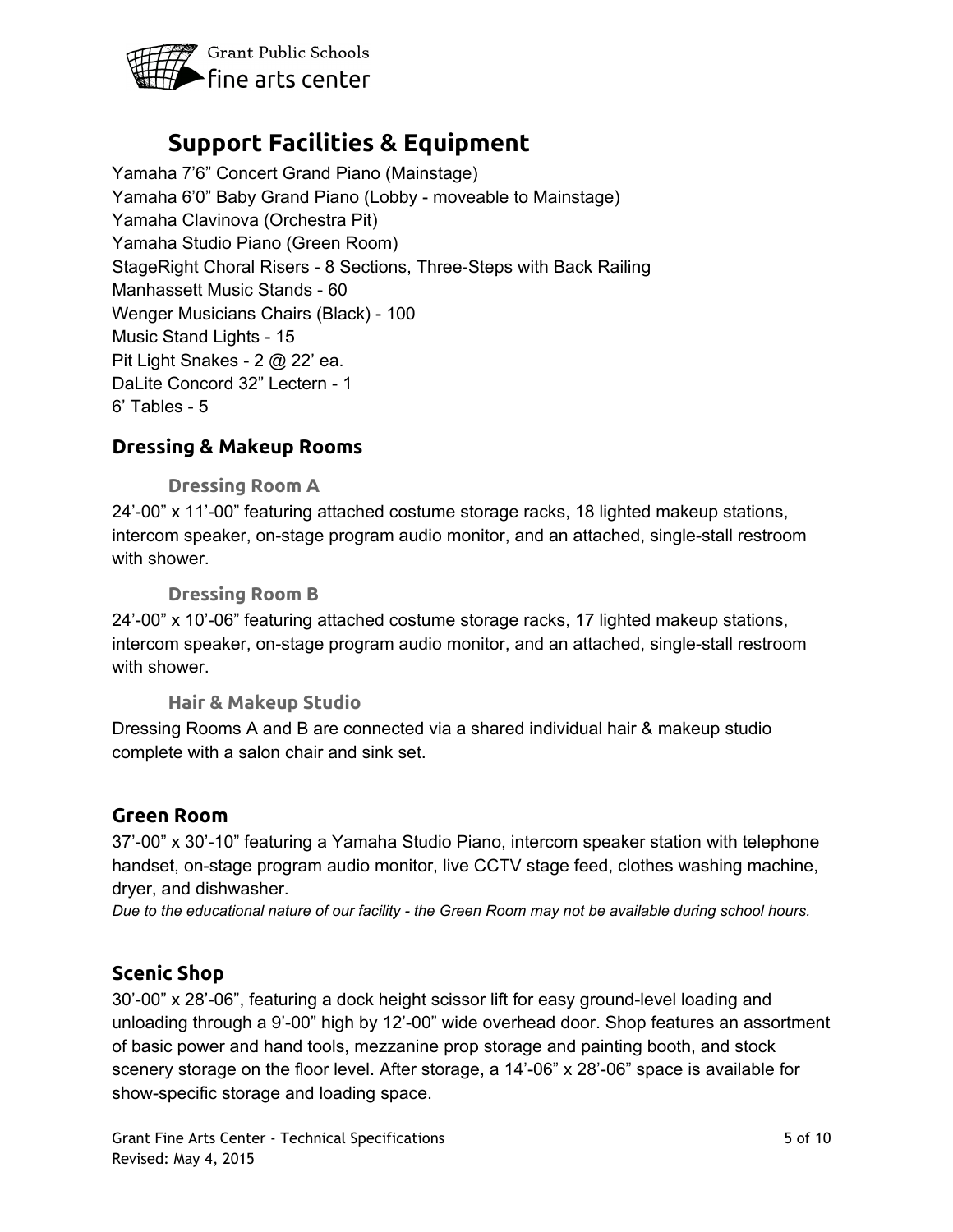

# **Lighting & Projection**

341 available circuits, 335 available 2.4kw dimmers on a Colortran i96 system

### **Lighting Control System**

ETC Emphasis 3D, controlled via an ETC Express 125 board Colortran/Leviton D-8000 architectural control system w/ lockable covers

### **Lighting Instrument Stock**

| <b>Altman Focusing Cyc</b>                      | 24             |
|-------------------------------------------------|----------------|
| Altman PAR 64 (1000w)                           | 12             |
| Colortran 104-341                               | $\overline{4}$ |
| ETC Source4 750 Ellipsoidal Bodies (575w)       | 45             |
| 50° Lens Tube                                   | 13             |
| 36° Lens Tube                                   | 11             |
| 26° Lens Tube                                   | 46             |
| 19° Lens Tube                                   | 31             |
| ETC Source4 Junior 750 - 36° Ellipsoidal (575w) | 3              |
| ETC Source4 750 PAR Bodies (575w)               | 42             |
| <b>Fresnel Lens (PARnel)</b>                    | 24             |
| Wide Flood Lens (WFL)                           | 21             |
| <b>Medium Flood Lens (MFL)</b>                  | 22             |
| Narrow Spot Lens (NSP)                          | 22             |
| Very Narrow Spot Lens (VNSP)                    | 21             |
| ETC Source4 Zoom 750 (25° / 50°) (575w)         | $\overline{4}$ |
| ETC Source4 Zoom 750 (15° / 30°) (575w)         | 8              |
| MTB Power Flash (DMX Strobe)                    | $\mathbf{1}$   |
| Robert Juliat "Buxie" 1124 Followspot           | $\mathbf{1}$   |
| Altman Comet Followspot                         | 1              |

*All Instruments use 3PnG (Stage Pin) Connectors Very Limited Adaptor Supply*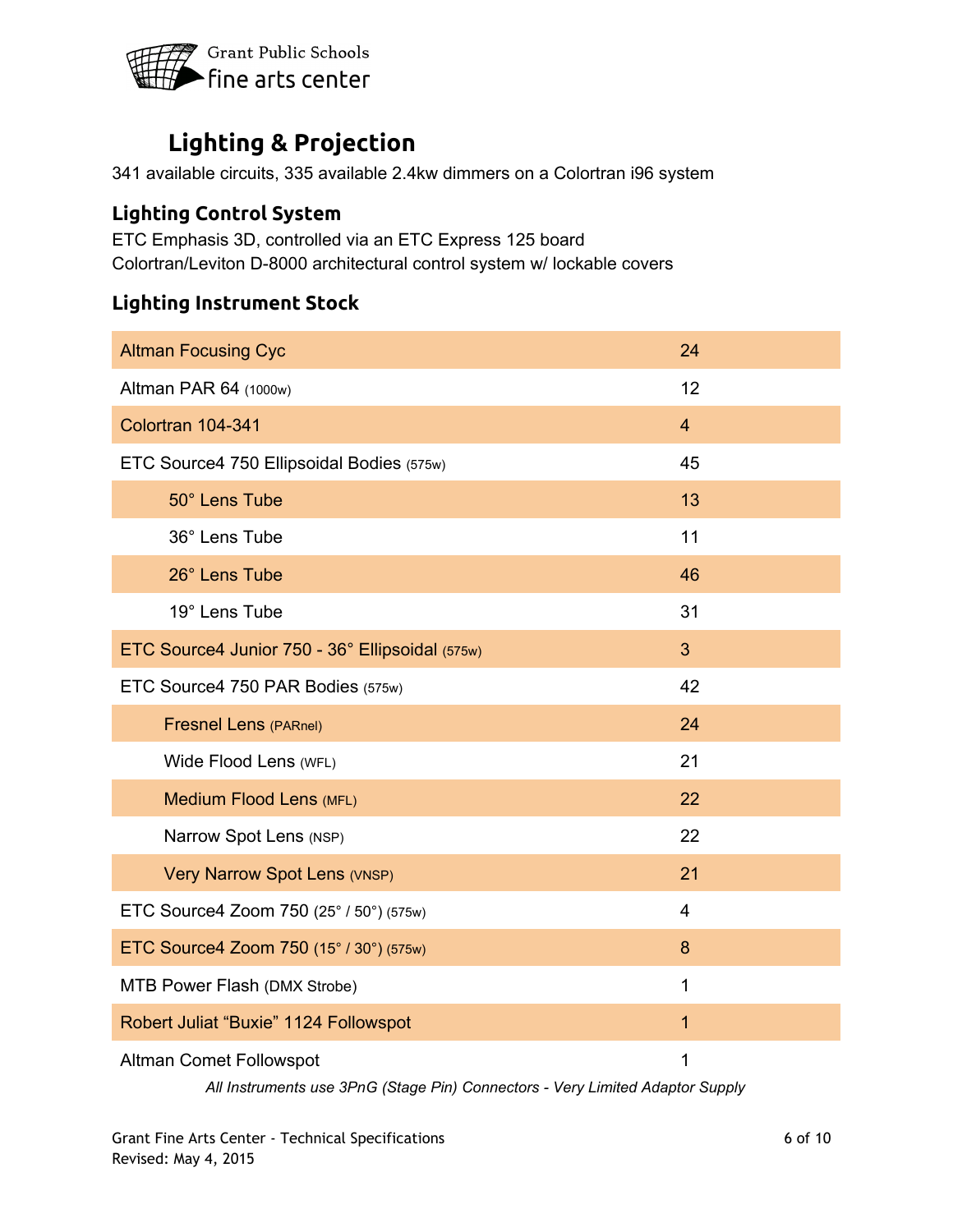

## **Available Circuit Locations**

| $1 - 2$   | <b>Control Booth</b>       | 286-289 | SL Floor Pocket #1               |
|-----------|----------------------------|---------|----------------------------------|
| $3 - 22$  | Catwalk Strip A            | 290-293 | <b>SL Floor Pocket #2</b>        |
| $23 - 62$ | <b>Catwalk Strip B</b>     | 294-297 | SL Floor Pocket #3               |
| 63-82     | Catwalk Strip C            | 298-301 | <b>SL Floor Pocket #4</b>        |
| 83-92     | <b>HR Boom</b>             | 302-305 | <b>SR Wall Panel</b>             |
| 93-102    | HL Boom                    | 306-309 | <b>SR Floor Pocket #1</b>        |
| 103-106   | <b>SL Apron Wall</b>       | 310-313 | SR Floor Pocket #2               |
| 107-110   | <b>SR Apron Wall</b>       | 314-317 | SR Floor Pocket #3               |
| 111-113   | <b>Orchestra Pit</b>       | 318-321 | SR Floor Pocket #4               |
| 114-155   | 1st Electric (lineset #3)  | 322-325 | <b>US Far Left Floor Pocket</b>  |
| 156-197   | 2nd Electric (lineset #11) | 326-329 | <b>USL Floor Pocket</b>          |
| 198-239   | 3rd Electric (lineset #23) | 330-333 | <b>USC Floor Pocket</b>          |
| 240-281   | 4th Electric (lineset #32) | 334-337 | <b>USR Floor Pocket</b>          |
| 282-285   | <b>SL Wall Panel</b>       | 338-341 | <b>US Far Right Floor Pocket</b> |

#### **Control Positions**

Full control of lighting system can only be achieved through the ETC board in the Control Booth (no Remote Focus Unit). Limited preset system control can be achieved through the D-8000 system both backstage and mid-house through a Designer's Remote Floor Pocket.

### **Projection & Video**

Fixed LCD Video / Data Projector - Back wall of house

- $\bullet$  Eiki LC-X1100
- $\bullet$  4.100 Lumens
- Motorized Zoom & Focus

Extron IN1508 Scaling Presentation Switcher

JVC SR-MV45 Combination Professional Super VHS & DVD/RAM/RW Player Stewart Filmscreen Electroscreen: 20'-00" x 20'-00" mounted over the stage apron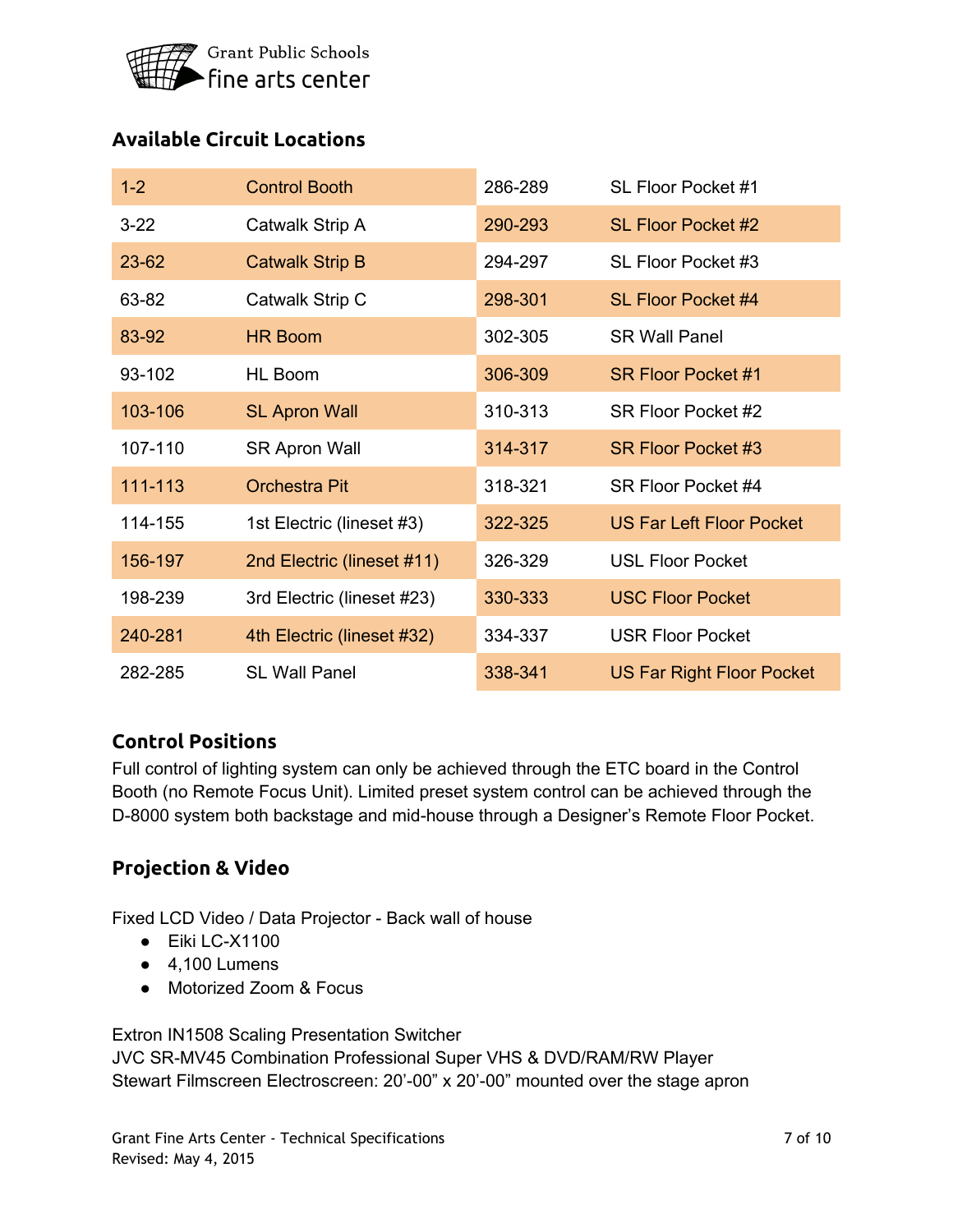

## **Audio**

#### **House System**

- BSS Soundweb 9088
- $\bullet$  EAW MK5294 (2) & MK2194 (3) House Speakers
- JBL PRX718XLF Subwoofer Cabinets (2)
- QSC CX 302 Amplifiers (5)
	- Mainstage & Stage Monitor Amps
- QSC ISA 300Ti Amplifiers (2)
	- Stage Support Facilities Monitor Amps
- Accepts a single mono input
- (4) Community XP 502 2-way Stage Monitors

### **House Mixers**

**Soundcraft Series II**

32 channels *(2 damaged, nonfunctional)*, 8 Groups and 2 Outs 8 Stereo Effect Returns Switchable Phantom Power

**Yamaha EMX 5016CF (Wireless Cart)**

16 channel 500W powered mixer, 2 Groups Switchable Phantom Power

### **Control Positions**

Mid-House (typical) or Control Booth

#### **Playback & Recording**

Marantz PMD351 - CD/Cassette Combo Tascam CD-RW 900SL - CD Recorder Tascam MD350 MiniDisc Recorder

### **Direct Boxes**

2 - Whirlwind EDB1

### **Assisted Listening**

Listen LR-500 System with (20) programmable display beltpacks & earpieces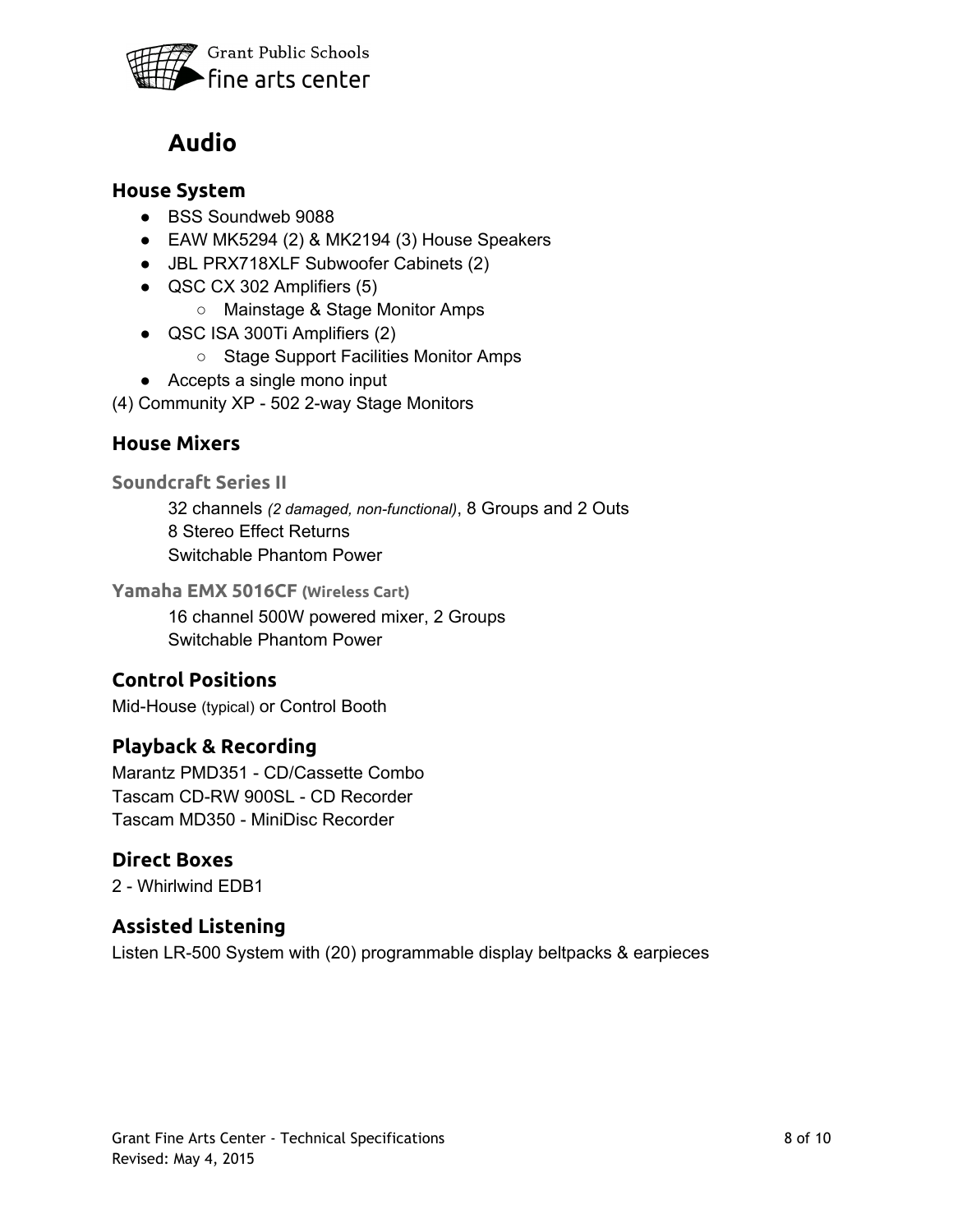

## **Microphone Stock**

| <b>Number</b>  | <b>Model</b>             | <b>Type</b>                                  |
|----------------|--------------------------|----------------------------------------------|
| 4              | Crown SASS-PMKII         | <b>Boundary Condenser</b>                    |
| 1              | Shure Beta 52A           | Supercardioid Dynamic (Kick Drum)            |
| 1              | Shure SM-48              | Unidirectional Dynamic                       |
| 8              | Shure SM-57              | <b>Unidirectional Dynamic</b>                |
| 5              | Shure SM-58              | Unidirectional Dynamic                       |
| 3              | Shure SM-81              | <b>Unidirectional Condenser</b>              |
| 10             | Shure ULX1-M1            | Wireless Lavalier Pack                       |
| 6              | Countryman E6            | <b>Omnidirectional Earset</b>                |
| 3              | Countryman EMW           | Omnidirectional Lavalier w/ Viper Clips      |
| 3              | <b>MM Audio MM-PSM-L</b> | <b>Omnidirectional Hair/Lapel</b>            |
| 3              | Shure WL-50              | <b>Omnidirectional Subminiature Lavalier</b> |
| $\overline{7}$ | Shure WL-185             | <b>Omnidirectional Condenser Lavalier</b>    |
| 10             | Shure ULX2-M1            | Wireless Handheld w/ SM-58 Mic               |

8 - Ultimate 77B One-Hand Microphone Stands

7 - Ultimate Low-Level Boom Stands

### **Communications**

- **Clear-Com Dual Channel Base Station** RS-501 Single Channel Belt Packs (4) RS-502 Dual Channel Belt Packs (4) CC-260 Dual Ear Headsets (4) CC-95 Single Ear Headsets (4)
- **Telex RadioCom Wireless Base Station** TR-700 Single Channel Belt Packs (4)